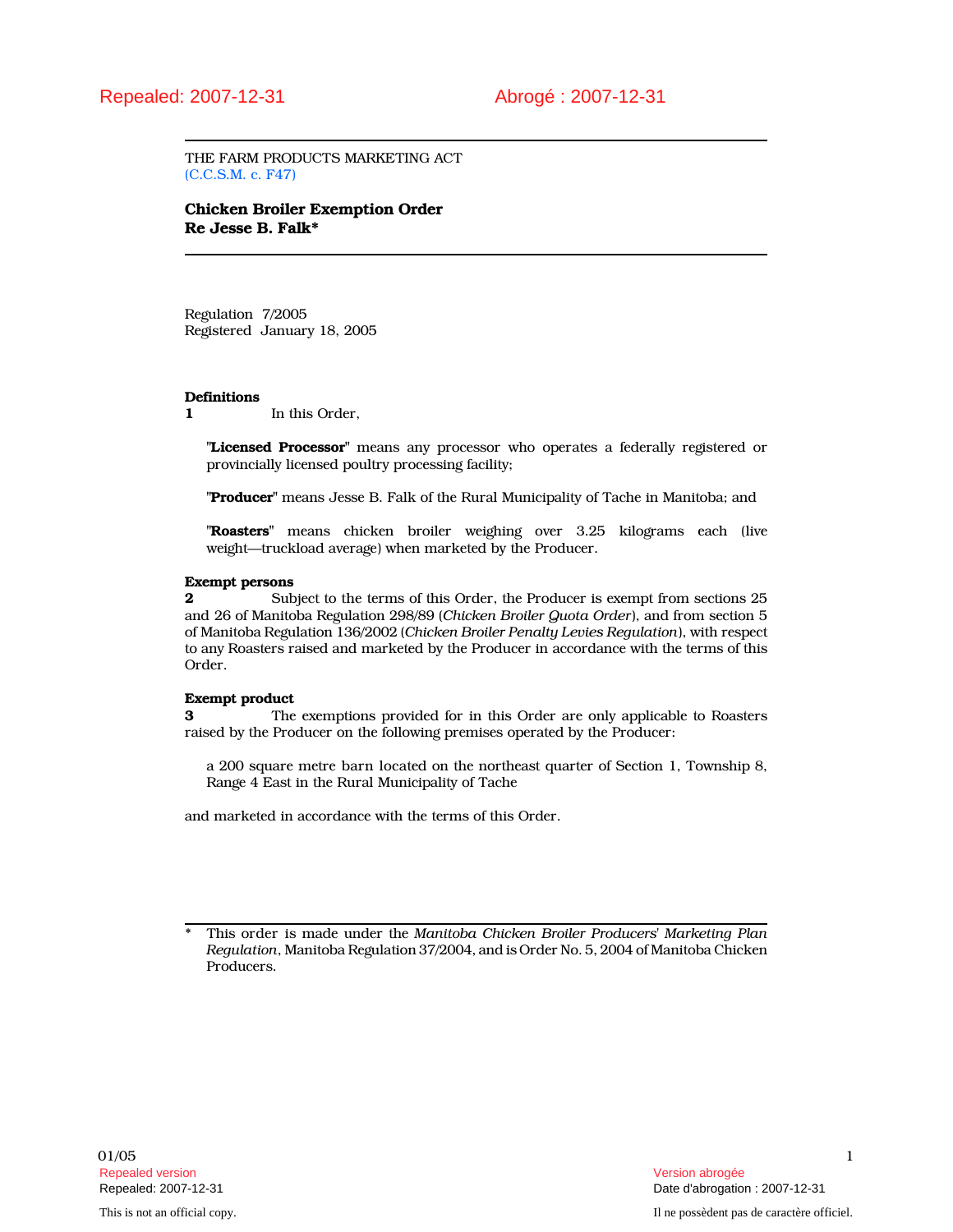## Conditions re processing

4 This Order is subject to the following conditions

(a) that all Roasters raised by the Producer are killed and eviscerated by a Licensed Processor approved by the Board for that purpose;

(b) that such Roasters are health inspected once slaughtered, and are tagged by the Licensed Processor as having been slaughtered and health inspected; and

(c) that all such Roasters are returned to the Producer by the Licensed Processor for marketing in accordance with section 5 hereof.

## Conditions re marketing

5 This Order is subject to the following additional conditions:

(a) that the combined production of Roasters by the Producer in any calendar year does not exceed 2,100 Roasters weighing in aggregate not less than 8,400 kilograms live weight unless prior written permission from the Board is granted to produce and market additional Roasters in that calendar year;

(b) that all such Roasters are processed in accordance with the terms of this Order;

(c) that all Roasters are marketed by the Producer to individuals for consumption by those individuals and members of their immediate family and that all sale transactions and delivery of Roasters to such individuals occurs on the land described in section 3.

#### Conditions re compliance

6 This Order is subject to the condition that the Producer, complies with Manitoba Regulation 32/96 (Information Order), Manitoba Regulation 238/94 (Chicken Broiler Administration Fee Regulation) and all Price Orders of the Board with respect to the marketing of all chicken broilers by the Producer.

## Cancellation

7 If the Producer fails to comply with any order, regulation, or written directive of the Board, or any condition of this Order, the exemption provided in this Order shall, upon motion of the Board to such effect, terminate.

## Non-transferability

8 The exemptions provided in this Order are non-transferable.

# Changes in ownership

9 In the event the legal or beneficial ownership of the Producer changes, the exemptions provided in this Order shall lapse.